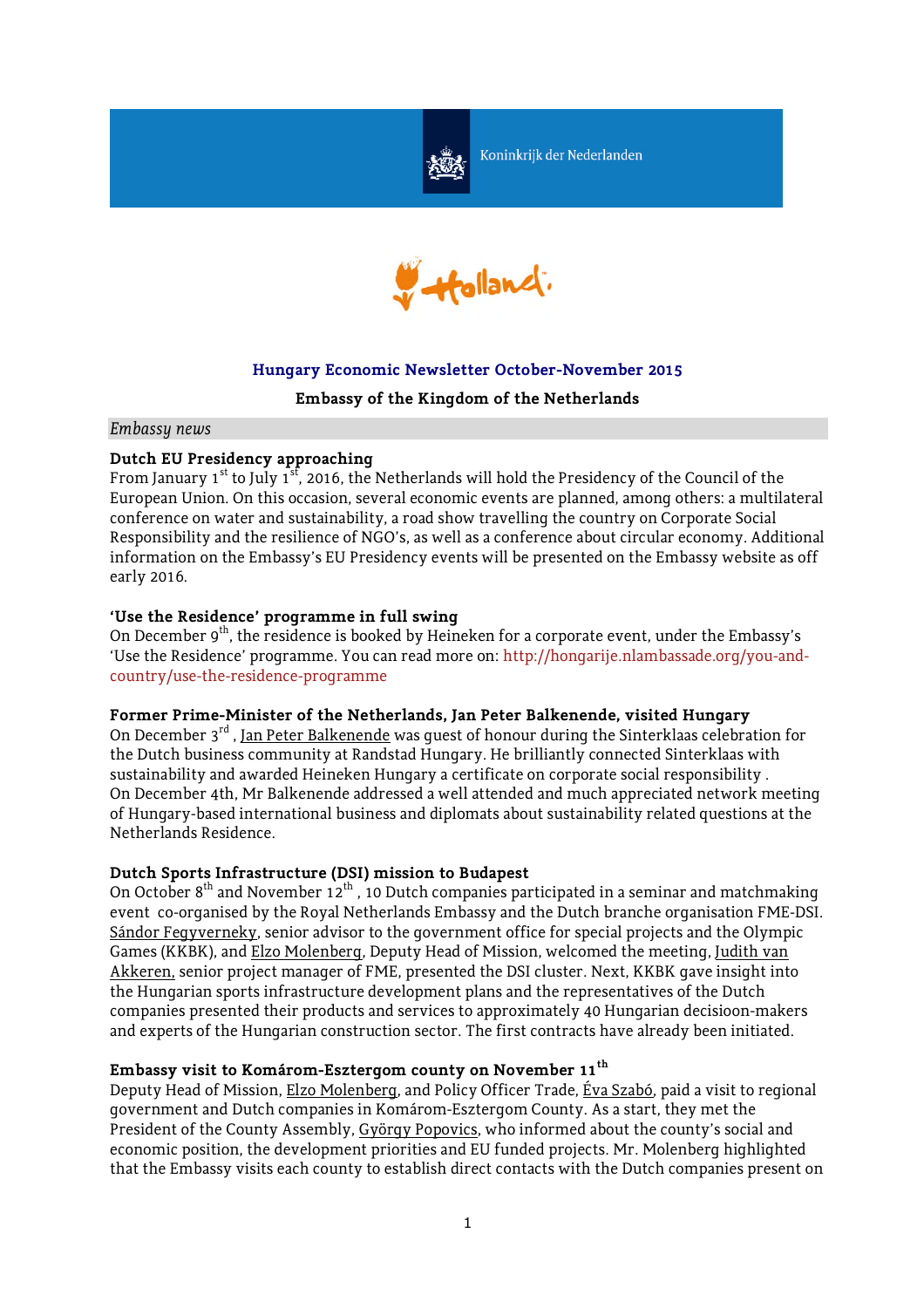the Hungarian market. The Embassy attaches particular attention to establishing good relations between local authorities and Dutch companies, to the challenges these companies may face, and to the practice of corporate social responsibility.

The Embassy subsequently paid a company visit to André van Olst Ltd, specialized in transport of one-day old chickens and breading eggs accross Europe. The owners André van Olst and Edit van Olst-Virág establishment the company in Bábolna as a logical combination of the Dutch poultry industry and Edit's Hungarian origin. The mother company is located in Wezep, the combined workforce is 70. The 38 trailers are equipped with temperature, humidity and CO2 monitoring and regulating system and the drivers are certified. Additional information: www.en.avanolst.com Willem Pijnenburg, owner of the company Hungary Pork Ltd with 27,000 pigs in and around Bábolna at several locations. The company was established in 2004 and due to the full automatization, it has realized cost-effective production. The same is true for Albers Agrár Ltd, established in 2008, owned by Willem Albers, having 600 milk cows, located in Szákszend. The Dutch owners welcomed the suggestion of Elzo to organise a Dutch business-to-business BBQ in the county in the spring of 2016.

#### **CEO's lunch with Róbert Ésik HIPA President**

On October 29<sup>th</sup>, the representatives of 11 Dutch Hungary based companies have participated in a working lunch at the Netherlands Residence with special guest, Hungarian Investment Promotion Agency President Róbert Ésik. Ambassador Gajus Scheltema highlighted the commitment of the Dutch business community in Hungary to stay and reinvest in Hungary as well as the continued need for transparency and predictability, necessary to improve the investment climate. After to the participants introduced their companies and Mr Ésik highlighted the HIPA-services for foreign investors, the guests exchanged views on the Hungarian labour market, education, financing of projects and possible joint events related to the Dutch EU Presidency.

## **2 nd Potato days in Kiskunhalas**

On October 9<sup>th</sup>, the second edition of the Potato days in Kiskunhalas (South Hungary) took place. The event was organized by Bács Gazda-Coop Ltd, a Hungarian trader of (seed) potatoes. The conference was openend by Lajos Szabó Managing Director of Bács Gazda-Coop Ltd, Róbert Fülöp Mayor of Kiskunhalas, Zsolt Feldman Deputy State Secretary of the Ministry of Agriculture, József Lukács Vice President of Nébih and Martijn Homan, Agricultural Counsellor of the Netherlands. During the session on seed potatoes and its varieties, two Dutch companies (De Nijs en IPM) gave an introduction. At the conference over 50 farmers and agricultural representatives participated. Since the beginning of the 19th century the cultivated area decreased from over 250.000 hectares to approximately 20.000 ha nowadays. Potato growing in Hungary is a small sector. The average yield per hectare increased in the same period from 5 t/ha to approximately 25 t/ha. Area of seed potato is very limited in Hungary, only 184 ha. and mainly taking place in de the Southwest of Hungary on small area's. Mr Homan gave an introduction into the Dutch (seed) potato sector, which is well developed and active all over the world. The key elements behind its success are the professionalism of farmers, the use of high quality and certified seed potatoes, the well developped infrastructure (knowledge, storage, trade etc) and cooperation between government, research and industry (golden triangle). These elements were also highligted by the Dutch companies De Nijs and IPM.

#### *EU relations*

#### **Foreigners may also buy farmland**

The government resolution on the sale of state farmland published in *Magyar Közlöny* on November  $10^{th}$ , does not ban foreigners from buying land, contrary to government rhetoric on the issue to date. It confirms that all potential buyers in the upcoming auctions of state land – whether foreign or Hungarian – must be registered as farmers in Hungary. Fidesz MP Balázs Győrffy, President of the Chamber of Agriculture stressed that no more than 222 foreigners are in the position to take part in the bidding, due to start on November 16<sup>th</sup>, against 105,000 Hungarian farmers. The land can remain Hungarian-owned only if the cabinet desists from privatisation and leaves the land for the community to own, he added. The EU has objected that Hungary has unjustifiably limited the sphere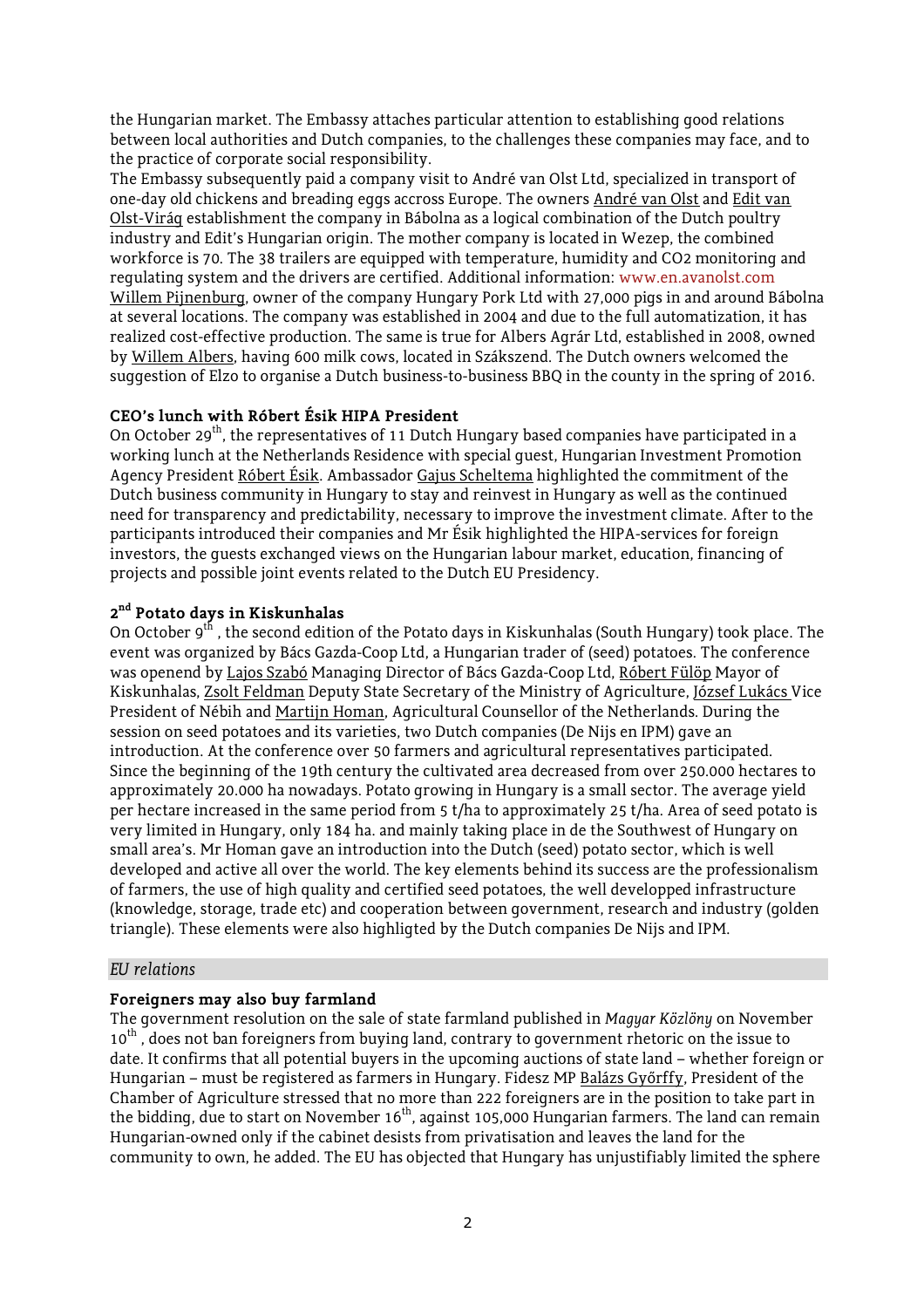of possible land purchasers, and that the planned land committees would arbitrarily prevent the conclusion of lease or purchase contracts.

# **Paks2 Nuclear Plant under EC's scrutiny**

The European Commission decided to launch an infringement procedure against Hungary concerning the implementation of the Paks II nuclear power plant project. Following exchanges of information with the Hungarian authorities and a thorough assessment of the terms of the award, the Commission still has concerns regarding the compatibility of the project with EU public procurement rules. The Hungarian government has directly awarded the construction of two new reactors and the refurbishment of two additional reactors of the Paks II nuclear power plant without a transparent procedure. The Commission considers that the direct award of the Paks II nuclear power plant project does not comply with EU legislation on public procurement. In a separate procedure the EC also examined the risks of an illegal state aid to the investment project. The government will have two months to address the EC's concerns. Then the EC will decide whether to enter the second phase by issuing a reasoned opinion that could be followed by a referral to the European Court of Justice. According to the EC, Hungary has opened an EU market to a third country, while excluding other EU Member-States, thus violating the EU treaty. Recall that Rosatom was directly contracted by the Hungarian government to build two new blocks at Paks and modernize other two for EUR 12,5bn without a proper tender procedure.

# **Study monitors corruption risks of the EU funds**

Transparency International Hungary published a study on the corruption risks relating the EU funds. The main findings are that the allocation of the EU funds is not efficient and the legislative environment and the institutional system for the period 2014-2020 has centralised corruption risks. Moreover, it is not in the interest of the authorities to tightly control the spending, so overpricing is practically hard-wired in the system. While Hungary has spent 2.7 times the EU average on grants for entreprises in order to boost their economic competitiveness since its accession to the EU, this huge amount has not resulted in substantial imrpovement of competitiveness indeces in international comparision. The study is available at:

**http://transparency.hu/uploads/docs/unios\_forrasok\_korrupcios\_kockazata.pdf**

## **Hungary sues EC for suspended funds**

Hungary has turned to the EU Court of Justice to challenge the European Commission's July 15<sup>th</sup> decision to suspend the payment of certain subsidies, the Luxembourg-based court announced. This is an unexpected turn, as the original schedule called for the Hungarian government to attend a public hearing in Brussels in 2016, and turn to the court only afterwards, *Portfolio* comments. Payment of some HUF 95-155bn (EUR 303-490mn) has been suspended in the so-called asphalt case. A tender questioned by the EC required that construction companies bidding for a motorway project have asphalt-mixing units within a certain distance of the work site, a stipulation seen by the EC as discriminating against foreign companies. As to the use of the phasing out funding, some 962 projects co-financed by the EU, the Hungarian government and local municipalities are at risk of losing EU money due to delays in development, Hungarian business news portal *Világgazdaság* reported. Given that the deadline to submit invoices for the 2007-2013 EU budget period is in December 2015, the delay could cause a partial loss of the HUF 800bn (EUR 2.5bn) in EU funding already under contract, the report added.

## **SAPS payments start**

Advance payments of EU agricultural subsidies under the single area payment system (SAPS) began, Minister of Rural Development Sándor Fazekas announced at a state show-case farm in Törtel, Pest county. Hungary's is among the few EU governments that pay out up to 70% in advance before the EU money arrives, Fazekas under-lined. Hungary will receive HUF 227.3bn (EUR 725mn) of SAPS funds this year, for which more than 170,000 applications have been filed.

*Business environment / Legislation*

**Tax delay for growing businesses**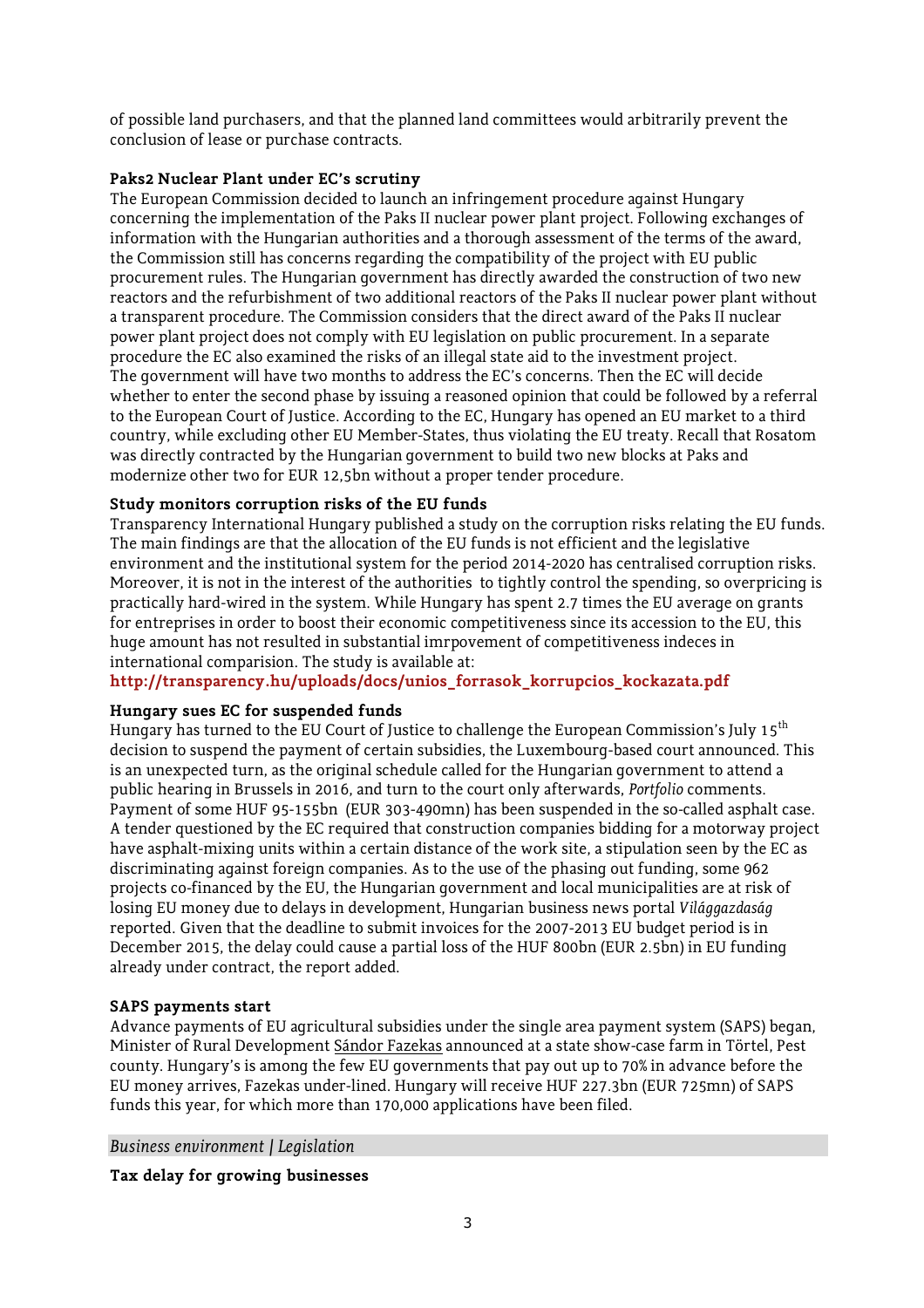The budget will support rapidly growing businesses with a so-called tax loan for growth, *Economy Ministry* state secretary Zoltán Pankucsi told *Napi Gazdaság*. These companies will have the option to defer the payment of taxes on sudden increases in profits, as they could pay the additional taxes gradually, in instalments, he added.

Pankucsi argued that this will help companies to grow faster, create jobs and develop new products. Companies whose pre-tax profit rise by at least five times would be entitled to the delayed tax payment option, starting with profits made in 2015. The company must have been in existence for at least three years, and the tax must be paid over two years in quarterly instalments. Pankucsi estimated that 20,000 businesses could be eligible.

Népszabadság observes on its website that Felcsút mayor Lőrincz Mészáros owns several companies that fall into this category, along with Elios, the company owned by the Prime Minister's son-in-law, István Tiborcz.

## **Tax administration law approved**

On November  $17<sup>th</sup>$ , Parliament approved a new bill on tax administration, which also changes the work of the tax authority NAV. Major change according to State Secretary Tállai: NAV will fill in the tax declarations next year for 1.5 million taxpayers who have one employer and no other income. According to the bill, businesses will be classified as reliable, average and risky taxpayers from April 2016, with different advantages and disadvantages for each category. Those in the first group will enjoy preferences, such as faster tax audits, faster reimbursement of their VAT payments and lower penalties for infringements. Companies in business for at least three years with a tax backlog below HUF 500,000 (EUR 1.600) could be classified as reliable. Companies in the third, risky, category will have the chance to improve their standing, if they meet certain criteria, Tállai said. The bill stipulates tax deductions for electric cars, while their owners will no longer have to pay a registration tax, change of ownership tax, car tax or company car tax.

Haulers will be permitted to deduct 7.5% of their motorway fees paid domestically and abroad from their local turnover tax, and will no longer have to pay the change of ownership tax will on their vehicles. The accounts of the tax and customs authorities will be unified.

On the same day, MPs raised the tax on homemade pálinka to HUF 700 (EUR 2.2) per litre. The government abolished tax on the first 50 litres of home distilled pálinka in 2010, then introduced a HUF 1,000 (EUR 3.2) flat tax last year in response to EU objections. However, that did not go far enough.

#### **Investors warn against dependence on manufacturing sector**

Hungary must decide whether it wants to base its economy on cheap manufacturing labour or on innovation and services, according to a report released by a group of multinational investors. The report by the Hungarian European Business Council (HEBC) says it is not too late for Hungary to join the digital economy, but for that education must be developed and innovation will be needed. Hungary should at last decide "*whether it wants to become a cheap production capacity country or takes a share in changes of the fourth industrial revolution*," the HEBC said. If it opts for the latter, it must pursue a policy accordingly, as for instance, it is not enough to offer a good location and infrastructure but a highly qualified workforce is also needed. There is a growing shortage of such talent, the report warns.

The investors say the government's strategic plans are risky if they are built on a single industry, while other elements depend on ad hoc type decisions and are influenced by political interests. The report stresses the importance of a predictable economic policy and a stable legal environment. As in previous years, the 2015 report expressed dismay at the level of corruption and emigration. The HEBC declares it astonishing that 33% of the population lives in poverty and that 43% of those in poverty are children. The HEBC consists of the top level officials of multinational companies active in Hungary, including AkzoNobel, Philips and Shell.

#### **Hungary rises on business climate list**

Hungary moved up from 54th to 42nd on the World Bank's latest "*Doing Business*" list, which rates the business climate in 189 countries. However, the improvement is largely due to a change in methodology. Hungary's 42nd place ranking is worse than the 40th it would have earned had the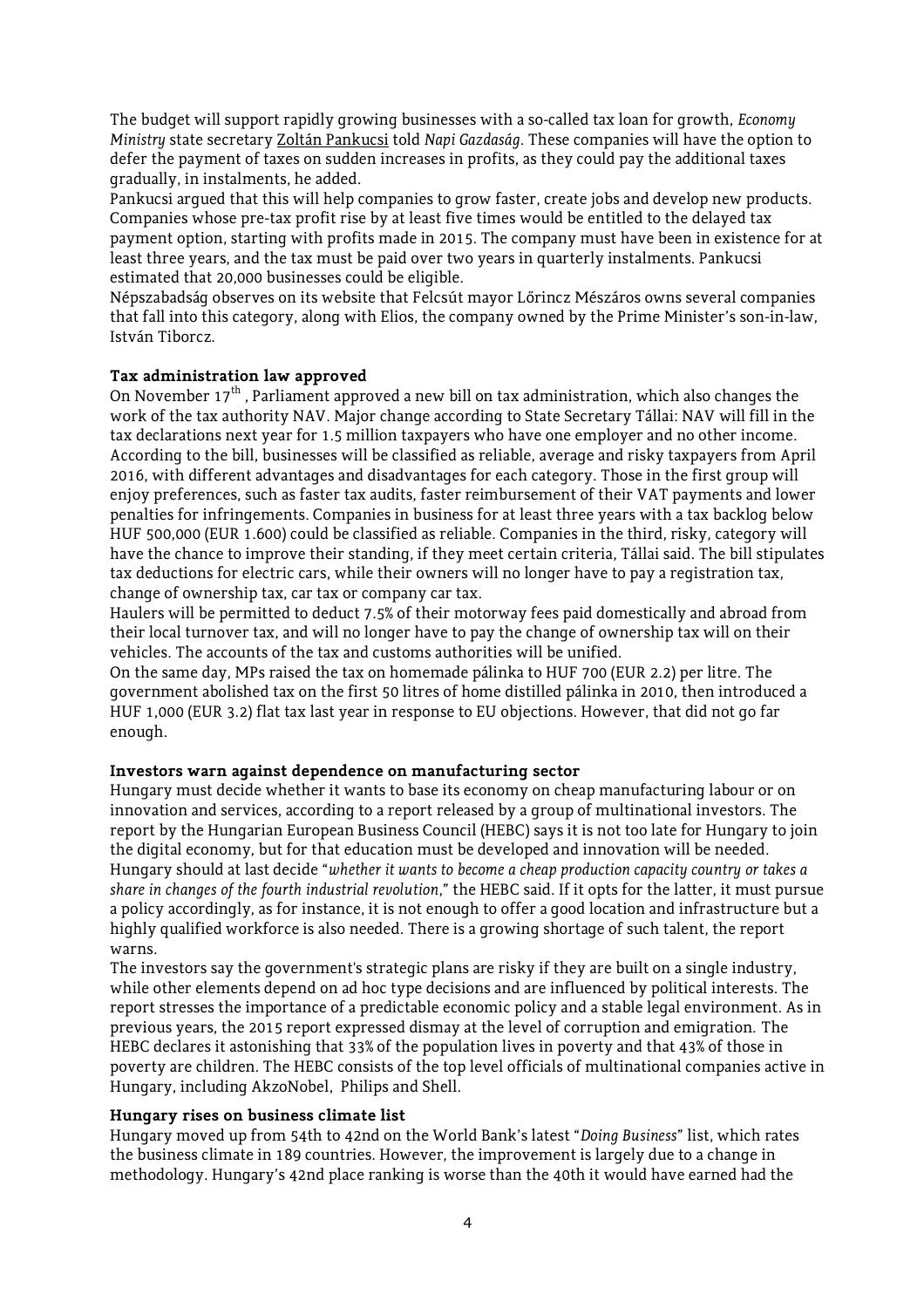new method been applied last year. Hungary still lags behind its regional rivals, with Poland topping the list in 25th, Slovakia and Slovenia 29th and the Czech Republic and Romania in 36th and 37th. Hungary scored well in terms of access to credit and trading across borders, but had a poor ranking in the categories for getting electricity, paying taxes and obtaining construction permits.

# **New body to manage large city procurement contracts**

Budapest will set up a company to handle all public procurements in excess of HUF 100mn (EUR 319,000) for the city and the mayor's office, as well as all such contracts above HUF 300mn (EUR 957,000) for city-owned companies, as proposed by Mayor István Tarlós. The city council also authorised a EUR 300mn (EUR 957.000) loan from the European Investment Bank for transport and urban development projects.

# **GMO ban request upheld**

Hungary's request to the European Commission that eight varieties of genetically modified (GMO) corn be banned will be granted, as it was not challenged by the October 22<sup>nd</sup> dead-line. Agricultural companies Pioneer, Sygnett and Dow Agrosciences did not respond to the Hungarian request submitted on September 21, while Monsanto expressed discontent in a letter, but filed no objection. The Ministry of Rural Development described the development as a victory for Hungary over the strong lobby of multinational companies. The Basic Law states that Hungary must be free of all GMO products.

# *R & D & I / Creative Industries*

# **Deutsch to announce state WiFi**

The government is planning to set up 1,500 WiFi access points in the country, providing free access to the internet at an estimated cost of HUF 1bn (EUR 3.2mn), *Népszabadság* has learned. Tamás Deutsch, the prime ministerial commissioner for digital development, is expected to announce the plans at a conference and to provide details. The government will install the service at town centres or near the so-called e-Hungary community internet and digital infrastructure points. In a recent interview, Deutsch unveiled plans for a potential cut in the VAT rate on internet services from 27% to 18%. The government will also make available a basic internet package at preferential rates to underprivileged Hungarians.

## **New Olympic bid committee planned**

An Olympic Competition Committee will be formed in early December, headed by Speaker László Kövér, *Népszabadság* reports. This committee will primarily put forward proposals and express an opinion alongside the Budapest 2024 Olympic bid committee. The new body will consist of parliamentary party delegates, sports experts and former PriceWaterhouseCoopers CEO Gusztáv Bienerth, as well as Football Association international director and former head of the stock exchange Attila Szalay-Berzeviczy. The head of the project is government commissioner Balázs Fürjes. Its spokesman is Hungarian Olympic Committee communications director Erik Siklós.

## **West Hungária Bau gets stadium construction contract**

The consortium of construction companies ZÁÉV and West Hungária Bau has won the tender to rebuild the Hidegkuti Stadium, home to the MTK football club, in Budapest's Eighth District. They will build the new 5,322-seat stadium on Hungária körút by August 3, 2016 for HUF 6.3bn (EUR 20mn). The opening match will see MTK host Sporting Lisbon on September 21, 2016. The project will be successful if the seat occupation level reaches 80-90%, four times higher than at present, MTK chairman Tamás Deutsch added.

## *Transport / Logistics*

# **State to run industrial parks**

The government has decided to set up a state company, Nipüf, to develop and operate industrial parks, it was announced in official gazette Magyar Közlöny on November 24<sup>th</sup>. The Development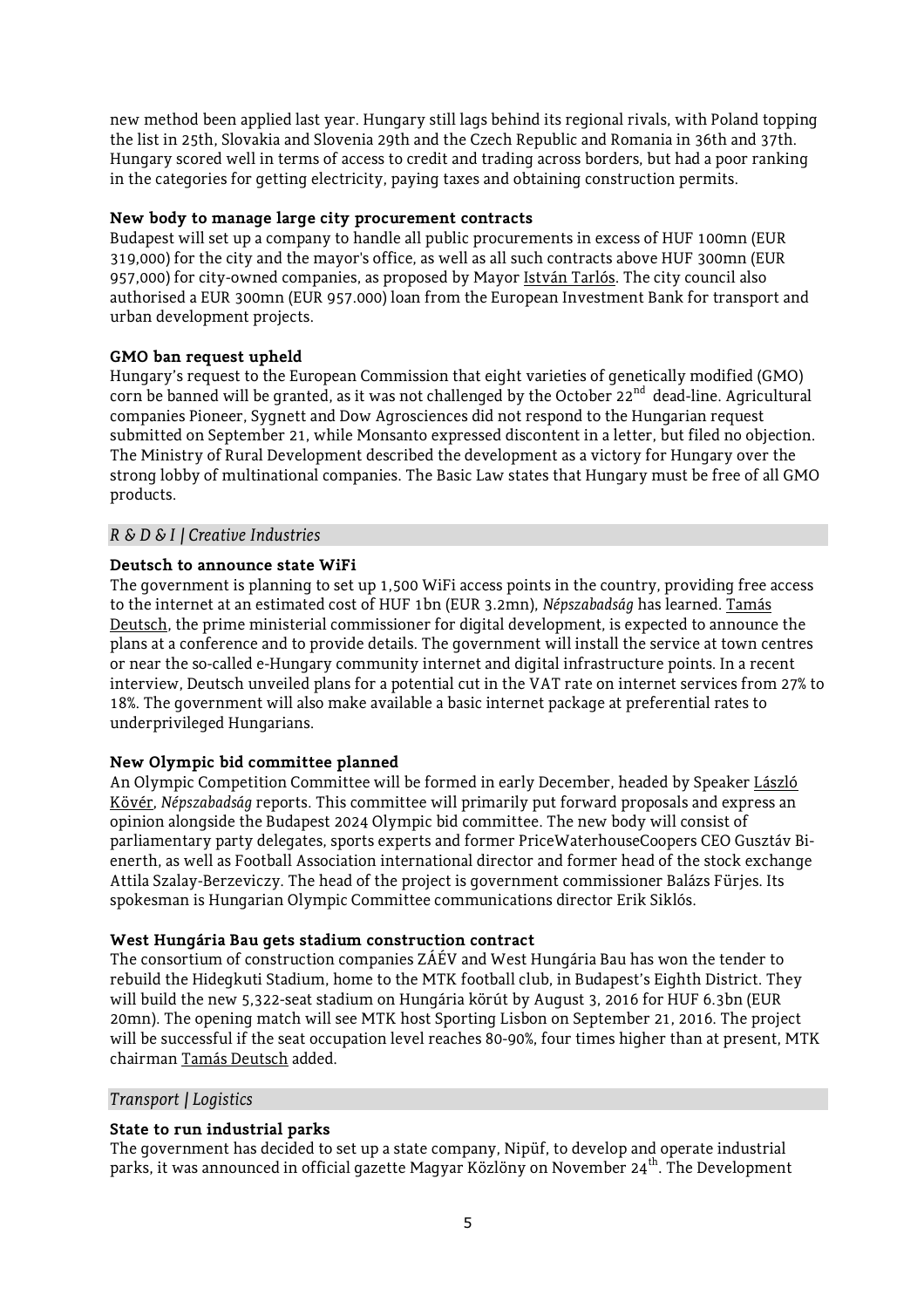Minister will set up the company via the state asset manager MNV, with HUF 10bn (EUR 32mn) earmarked for this purpose. The minister is to draw up a list of state properties suitable for hosting industrial parks, which will then be donated to Nipüf as in-kind contributions.

#### **Huge rail and road contracts ahead**

Nearly HUF 220bn (EUR 0.7bn) in public procurement tenders for railway and road construction will be announced soon, the Ministry of the National Development announced. One of these will be the upgrade of the 20.5km of railway track between Budapest-Kelenföld and Százhalombatta. Another is the electrification of the rail track between Budapest and Esztergom, as state railway company MÁV will not be doing this work, spokesman Dániel Loppert of state infrastructure developer NIF told *Magyar Idők*. The M35 motorway will be continued with a 25.6km stretch between Debrecen and Berettyóújfalu. The motorway will have a connection to the Debrecen airport, while the semimotorways M30 and M85 will be extended.

## **HUF 10bn (EUR 32mn) in EU funds for logistics**

The government invited bids in November for HUF 10bn (EUR 32mn) of EU funds for logistics developments, state secretary for EU developments, Laura Tatai announced at a conference. The money can be used for the development and expansion of logistics centres and industrial parks. By early October, some 49,000 clients were registered in the electronic road haulage system Ekáer, which handled 8.5 million deliveries.

In a separate event, the cabinet meeting discussed a 16-point proposal from hauler association NiT Hungary, aimed at increasing the sector's competitiveness, *Magyar Idők* reports. This is the first time that a Hungarian government has declared the logistics sector to be economically important, director Gábor Dittel observed. The NiT has lobbied to allow the deduction of foreign motorway fees from the local business tax and has argued for the abolition of the fee for buying new trucks.

## **HUF 3.5bn (EUR 11mn) investment at Csepel port**

Transport infrastructure developments worth HUF 3.5bn (EUR 11mn) have been completed at the state-owned Csepel Danube Free Port, with the help of HUF 2bn (EUR 6.4mn) in EU funding. Railway tracks and warehouse capacities were upgraded and modernised, making 40 hectares of space accessible, said CEO Szávó Sztilkovics of Mahart Szabadkikötő. As a result, he added, traffic congestion will be eased for residents of Csepel, Budapest's 21st District. At the ceremony, a 4,000m2 centre for Turkish company Ekol Logistics was inaugurated, having been built at a cost of HUF 1bn (EUR 3.2mn).

## *Energy / Sustainable Energy*

## **No free household energy subsidies**

The government has decided to stop awarding EU grants for energy efficient investments by households, and will instead limit such support to loans, it was announced in official gazette *Magyar Közlöny* on November 24<sup>th</sup>. A total of HUF 100bn (EUR 318mn) will be available for this purpose next year. Companies that win EU subsidies for such projects will receive half of the sum in advance from the government without any security, Magyar Közlöny adds.

## **Gov't to use carbon quota revenues for e-vehicle infrastructure**

The government will use proceeds from the sale of carbon-dioxide emission quotas to develop infrastructure to assist the spread of electric vehicles, Economy Minister Mihály Varga said. The government's goal is to make Hungary the regional leader in electromobility, he added, as he opened a new charging station in Dunaújváros.

The government's Jedlik Ányos plan sets a target of more than 50,000 electric vehicles on the road by 2020 served by 150 charging stations providing nationwide coverage. HUF 7bn (EUR 22mn) has been allocated for this infrastructure investments in the 2016 budget.

The Economy Ministry is to present a bill to Parliament soon, which would exempt electric car owners from the registration tax and other charges associated with owning cars. Drivers of electric cars could use bus lanes as well as motorways free of charge.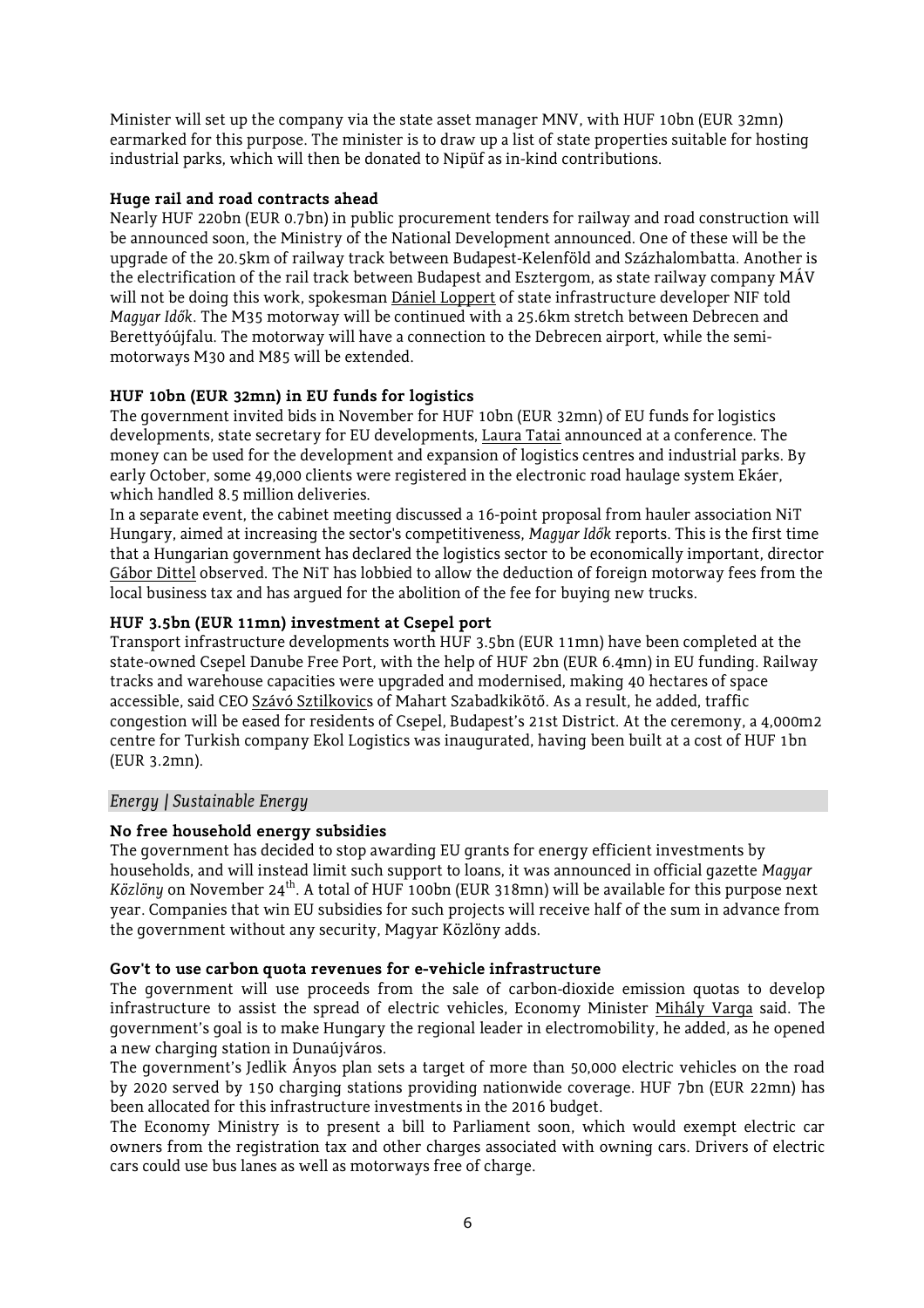The sale of carbon-dioxide emission quotas had generated HUF 17.6bn (EUR 56mn) for the budget this year as of September 30<sup>th</sup>, State Secretary András Tállai said. The revenues will be used to meet goals laid out in the Jedlik Ányos plan and for investment and research projects in connection with climate change and development of renewable energy, he said.

## **First "smart lamppost" in Budapest**

The first "smart lamppost" in Budapest with LED lighting and serving as a charger for electric cars and as a WiFi hotspot, was officially installed in Buda. The intelligent lamppost on Széna tér in front of the Mammut shopping mall also feature a surveillance camera and an emergency phone with a direct link to the Second District police, said Marie-Therese Thiell, head of energy company Elmű-Émász. T-Systems Magyarország BDK and Hofeka also took part in the development, along with Elmű-Émász. It is important to have as many such lampposts as possible for the spread of the smart city concept, said T-Systems Magyarország CEO Rékasi Tibor.

# **Mátrai Erőmű opens huge solar plant**

Power plant Mátrai Erőmű opened Hungary's biggest solar power plant with 16MW capacity, following a 6.5bn (EUR 21mn) investment. The plant uses 72,480 solar panels, each with 255-watt capacity, on a 30-hectare field. Power generated by the cells – enough to supply about 4,000 households – will be fed to the national electricity grid. Construction of the plant was carried out by Hungarian-Austrian-Romanian consortium Wire-Vill-IBC Solar-Energobit. Mátrai Erőmű financed half of the investment costs from tax breaks and the other half from its own resources. Germany's RWE-EnBW group owns 74% of Mátrai Erőmű shares and state energy company MVM has 26%. The power company generates 6 terawatt hours of electricity a year, 15% of Hungary's total energy needs.

## *Environment / Water Management*

# **Sewerage network to be modernised**

Budapest plans to spend HUF 100mn (EUR 333,000) on modernising the sewerage network of Margaret Island ahead of the 2017 World Swimming Championships to be staged on the island. The full costs of the project could be about HUF 2bn (EUR 6.7mn), according to preliminary plans. The cabinet has said that the necessary facilities must be ready by the spring of 2017. The draft 2016 budget submitted to Parliament includes HUF 27.3bn (EUR 91mn) for spending related to the 2017 swimming tournament, Népszava notes. It includes a HUF 35.9bn (EUR 120mn) item for the National Olympic Centre investment project next year.

## **Mobile dam project continues**

The public procurement arbitration court's annulment of the result of a tender for a mobile dam at Budapest's Római-part does not mean that a new tender has to be called, Budapest deputy major Balázs Szeneczey told *Magyar Hírlap*. The city need only repeat the evaluation of the bids, after amending the winning bid rejected by the court, he said. The winning consortium of Mélyépterv Komplex and Viziterv Consult will be asked to modify internal contradictions in its bid, Szeneczey added.

## *Macroeconomy*

## **GDP growth slowing down**

Hungary's gross domestic product rose by 0.5% quarter on quarter in the July-September period of 2015, the Central Statistical Office (KSH) reported. According to figures adjusted for calendar effects, growth slowed to 2.3% year on year basis. The market was expecting growth to subside, primarily because the list of the key drags no longer consists only of agriculture but - based on the monthly volume data - also of a contracting construction sector and stagnating industry. The degree of the slowdown was primarily linked to how strongly rising domestic demand could offset these rather strong impacts.

Although the GDP growth increase is slightly below expectations, available data are telling us that it has not broken the country's growth story, i.e. the deceleration of output growth continued in the third quarter. Portfolio commented that the real deciding period will be next year. As EU funds to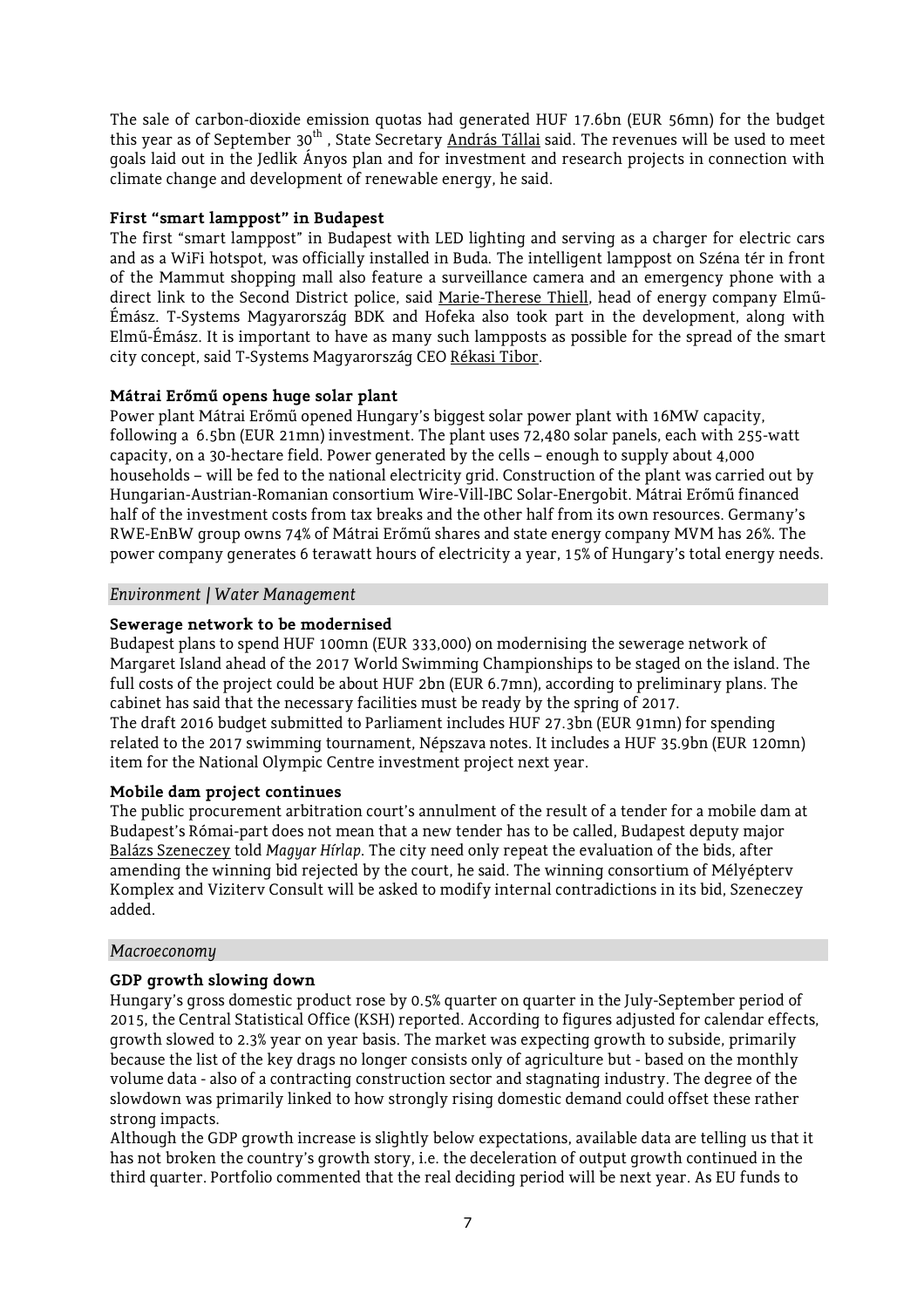Hungary will be drying up, investments are likely to decline and we may see GDP growth of less than 2% during 2016.

#### *Economic Policy*

#### **Bank tax to be scaled down from 2016**

A new draft bill sets out a schedule for gradually reducing the special tax on banks over the next three years. It stipulates that the total bank tax to be paid next year cannot exceed 45% of the amount paid in 2015, and that the tax will fall further in the following years.

For 2016, the bank tax will remain at 0.15% of total assets up to HUF 50bn (EUR 159mn). However, the tax payable above this threshold will be reduced from the present 0.53% to 0.31%, as stated in the 2016 budget passed in the summer. In 2017 and 2018 the bank tax on total assets above HUF 50bn (EUR 159mn) will be cut to 0.21%. The new bill specifies that the total bank tax payable in 2017 and 2018 cannot exceed the 2016 total. For banks that expand lending, the 2017 and 2018 bank tax will be limited to no more than 30% of the 2015 level.

In addition, at the request of the European Commission, no exemptions will be made for Ukrainian and Russian exposure, as was suggested earlier, as that would constitute preferential treatment for OTP.

## **Varga reveals four-point plan**

At a recent conference organised by the Hungarian-German Chamber of Commerce Minister of National Economy Mihály Varga listed the four ways in which he said the government aims to boost economic growth. He said the first measure is to make EU subsidies for the 2014-20 period available as early as possible. All invitations to bid for the funding will be announced by the first half of 2017. Stating that Hungary's GDP grew by more than 3% while there was a credit crunch, Varga said the second step is to enhance lending incentives in the coming months. With this in mind, the bank tax will be halved from January 1, 2016 and further reduced in 2017. Varga also hopes that the MNB will slow down the phasing out of its Funding for Growth program. Obstacles to lending should be removed and a solution should be found to encourage banks to expand crediting securely in higher risk areas, Varga argued. As the third pillar of the programme, is to make the labour market more flexible, public works schemes will be expanded, he said. In addition, training of skilled labour will be reorganised so as to meet the needs of employers and secure jobs for trainees. German factories are participating in this so-called dual training by setting positive examples, Varga underlined. The fourth point is the launch of fixed capital investment incentives.

#### **State to purchase utility networks**

Government proposals for utility cuts for industry and households next year will be submitted for social consultations, Prime Minister's Office leader János Lázár announced. These include renationalising the country's energy storage facilities, as well as the infrastructure for the delivery of electricity, energy distributors and energy service providers. The government intends to buy all foreign companies that own utility infrastructure by 2017, according to a draft document obtained by *Index* from the PMO. Household gas distributors Elmű-Émász, EdF and Tigáz are to be bought, along with the network infrastructure companies belonging to Elmű-Émász, EDF, Égáz-Dégáz and E.ON. The purchases are to be financed by loans totalling HUF 566-596bn (EUR 1.8-1.9bn) from the state development bank *MFB*, according to the document. That method will not add to the budget deficit, but such loans will be banned by the EU from 2021.

#### *Monetary and Budgetary policy*

## **MNB promises no base rate change until 2018**

The present 1.35% base rate could remain in effect until 2018 or even 2019, MNB deputy governor Márton Nagy told reporters. Speaking on the side-lines of a Portfolio conference, he said a combination of accelerating inflation and a stable base rate will result in negative real interest rates. This, however, is necessary so long as actual GDP growth is below its potential, Nagy argued. Moreover, the MNB will publish a wide-ranging plan for developing the BSE by the end of the year, Nagy added. Listings of shares in state companies and SMEs will be promoted, with a new separate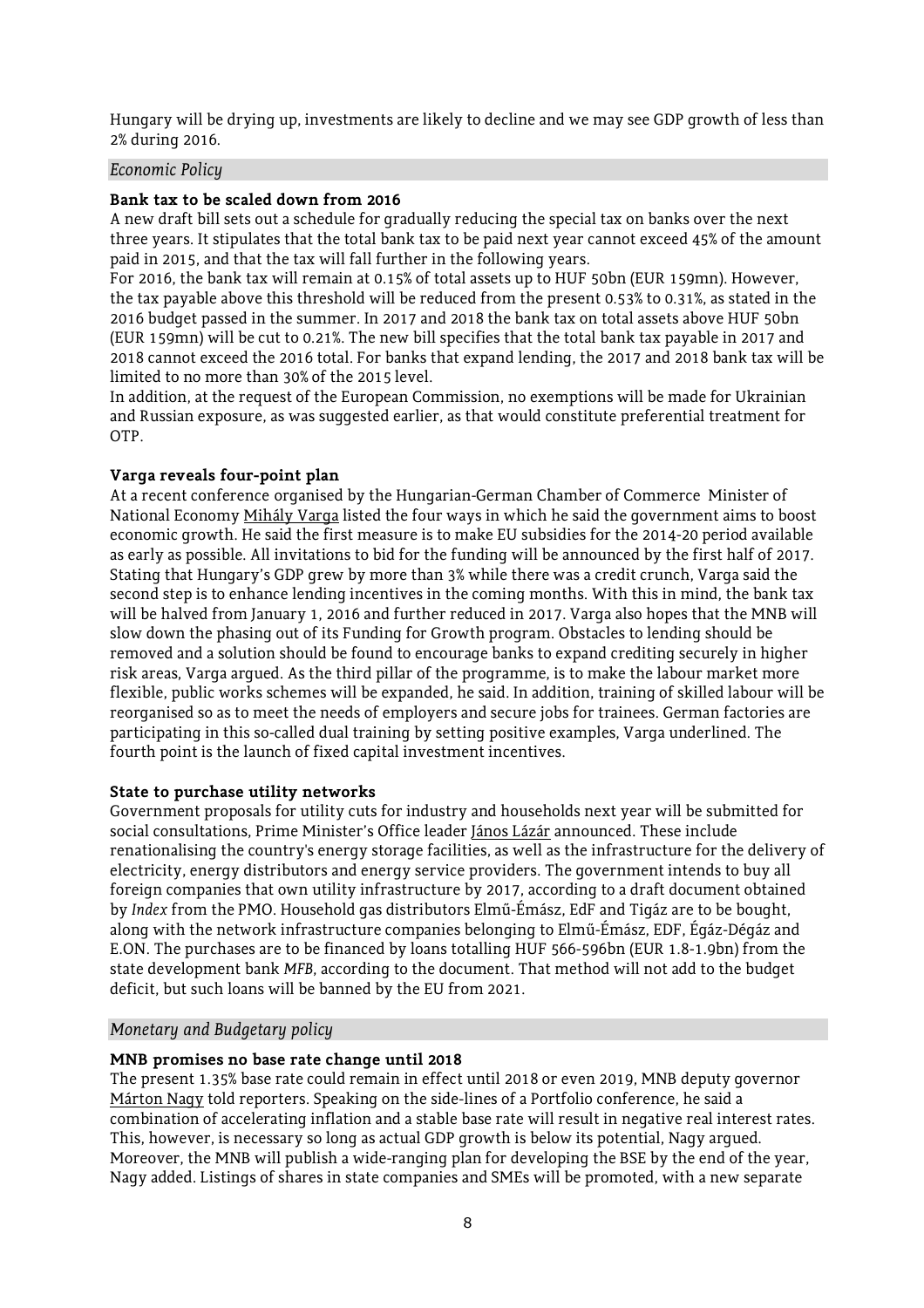category for the latter. On the demand side, Nagy said, voluntary pension and health funds and households will have incentives to purchase BSE shares.

According to a recent analysis of London-based Morgan Stanley, the Hungarian economy is experiencing a domestic demand-led recovery against a relatively benign inflation backdrop, but inflation is set to accelerate sharply in the near term, due to energy-related base effects. This will mean that although the central bank (MNB) will likely resume easing, it will wait until the second quarter of 2016, when inflation eases again.

#### **Budget deficit hits HUF 954.6bn (EUR 3bn) in Q1-3**

According to final figures, the budget deficit reached HUF 954.6bn (EUR 3bn) in the first three quarters, 107% of the year-end target, Economy Ministry undersecretary Richárd Adorján announced. As the EU has lifted its suspension of some subsidy payments, some HUF 13bn (EUR 42mn) arrived earlier this month and a further HUF 205bn, Adorján said, adding that the timing depends on the ongoing negotiations. According to research company *Kopint*, Hungary's fiscal position remains stable, as the budget deficit shrank to 0.3% of GDP from 2% in the first quarter, which makes the government's 2015 deficit target of 2.4% attainable. Tax revenues came in higher across the board than foreseen in the budget, but spending was also higher, due to the pre-financing of EU funds from the budget. Kopint expects the state debt to fall to 75.5% of GDP this year and 74.7% in 2016.

#### **Domestic savings finance budget gap**

Hungarian retail investors increased their holdings of forint-denominated government debt by HUF 48.8bn (EUR 156mn) in September to HUF 3.15trn (EUR 10bn) in total, state debt manager ÁKK announced. The volume of government bonds owned by households has grown by impressive 30% so far this year. In the first nine months, households bought HUF 831bn (EUR 2.7bn) of government bonds, which corresponds to Hungary's net financing need. This means that domestic savings covered the budget's financing needs, the ÁKK noted. It is also worth adding that Hungarians working abroad transferred a record HUF 920bn (EUR 2.9bn) home last year, an amount equal to roughly 3% of GDP, according to *Világgazdaság*. Such remittances amounted only to HUF 684bn (EUR 2.2bn) in 2012.

#### *Employment*

#### **Jobless rate drops to 6.4%**

The unemployment rate fell to 6.4% in the July-September period, down from 7.4% in the same period of 2014, and lower than analysts had expected, the Central Statistics Office announced. The unexpectedly good numbers were due to the rise in the number of public workers, which now account for 5.3% of the active workforce, or 226,000, analysts of *Erste Bank* pointed out. The number of unemployed averaged 293,000, which is 39,000 less than one year earlier. Unemployment among those aged 25-54 fell from 6.2% one year earlier to 5.6% and declined from 6.4% to 5.4% among the 55- 64 age group. However, the average duration period of unemployment grew to 19.3 months from 18.9 months one year earlier. Analysts expect the unemployment rate to fall from 7% this year to 6.5- 6.6% in 2016, with the private sector accounting for much of the job creation.

Hungary's competitiveness, though, is coming under pressure due to the lack of a proper workforce, Napi gazdasag notes. He goes on to note that according to labour statistics, more than 71,000 workplaces are unfilled. The lack of qualified workers is a major challenge for logistics companies as well as for the automobile sector and processing industry.

## **Salary gap getting wider**

Income inequality rose this year, as reflected in the salary gap between top executives and the lowest-paid employees, according to research by Simconsult and Trenkwalder. After examining data on 56,000 employees, they said top executives receive HUF 3.4mn a month, including bonuses and other salary elements, 28 times as much as low-level employees are paid. Wages have gone up 3-4% over the last 12 months, and, with a lack of skilled workers in some sectors, further pay rises may follow, forcing some companies to review their wage budget. The report found that employees in engineering and trade are most likely to benefit from above-average wage increases. In general,